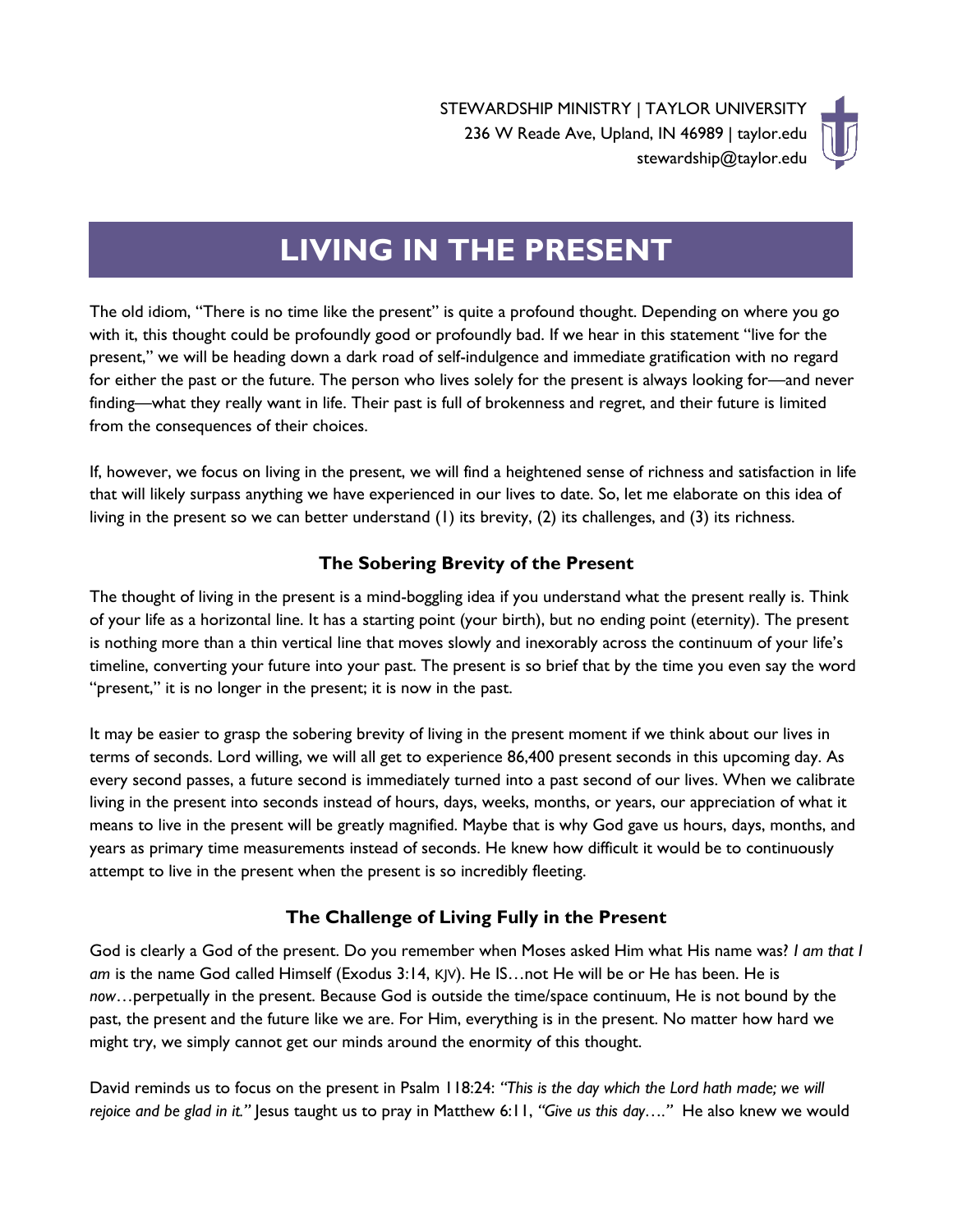struggle with fears for the future, so He told us in Matthew 6:34 (NIV) to *"not worry about tomorrow."* Paul did not want to be hindered by his past, which is why he told us in Philippians 3:13 (NASB) that he was *"forgetting what lies behind."* It is all about living in the present. How often do we miss fully living in the present moment because we are so busy *rehashing* the past or *rehearsing* the future?

This is something that I have struggled with in my life. My family knows all too well that even though I may be physically in the room with them, it does not necessarily mean that I am also mentally and emotionally in the room. I am often thinking about something that has already happened or focused on something that is coming up. I miss the sweetness of the present moment because I am simply not all there to share in it. Can you relate?

When my oldest two daughters were still quite young, I had been sharing with them I John 3:17 (ESV), which says, *But if anyone has the world's goods and sees his brother in need, yet closes his heart against him, how does God's love abide in him?* We were trying to teach them that how we respond to those in need shows whether we really love God or not.

As providence would have it, the next Sunday I was scheduled to preach, and Pam, my wife, was playing the piano. As is often the case with families with small children, we were running late. We jumped into the car, hurried out of the driveway, and sped off to church. On the way to the church that morning, we happened to drive by a disheveled, elderly lady who was trudging down the side of the road pulling a cart with a big bag. I crossed over into the left lane so as to not get too close to her and drove on by. Bethany, my oldest daughter, broke the silence and asked me, "Daddy, don't you love God?" I said, "Of course I do, honey; why do you ask?" I can still remember 25 years later what she said next. She asked, "Daddy, that lady needs help and we have a car. If we really love God, shouldn't we stop and help her?"

My daughter was living in the present. I, on the other hand, was in too big of a hurry to get to church to minister to the needs of the congregation to see anybody with needs along the way. Jesus, unlike us, always lived in the present. One of the best-loved stories about Jesus occurred when He was interrupted in the middle of teaching. Matthew 19:13-15 (NIV) tells us what happened: *Then people brought little children to Jesus for him to place his hands on them and pray for them. But the disciples rebuked them. Jesus said, 'Let the little children come to me, and do not hinder them, for the kingdom of heaven belongs to such as these.' When he had placed his hands on them, he went on from there.*

Jesus was so "in the present" that when he saw a greater opportunity, He stopped right in the middle of his sermon to bless and pray for the children. Then it says, *he went on from there.* He picked back up with His lesson right where He left off. Do you like the way Jesus handled His interruption better than how you handle yours? This leads me to another very important thought. How we choose to live in the present creates the past we will live with for the rest of our lives. A sobering realization, isn't it?

### **The Richness of Living Fully in the Present**

So how do we do it? How do we fully live in the present moment? One simple yet powerful insight has done more to help me live in the present than possibly anything else: "There is a first time and a last time for everything in life." This idea has reshaped how I view the everyday moments that are so easy to take for granted.